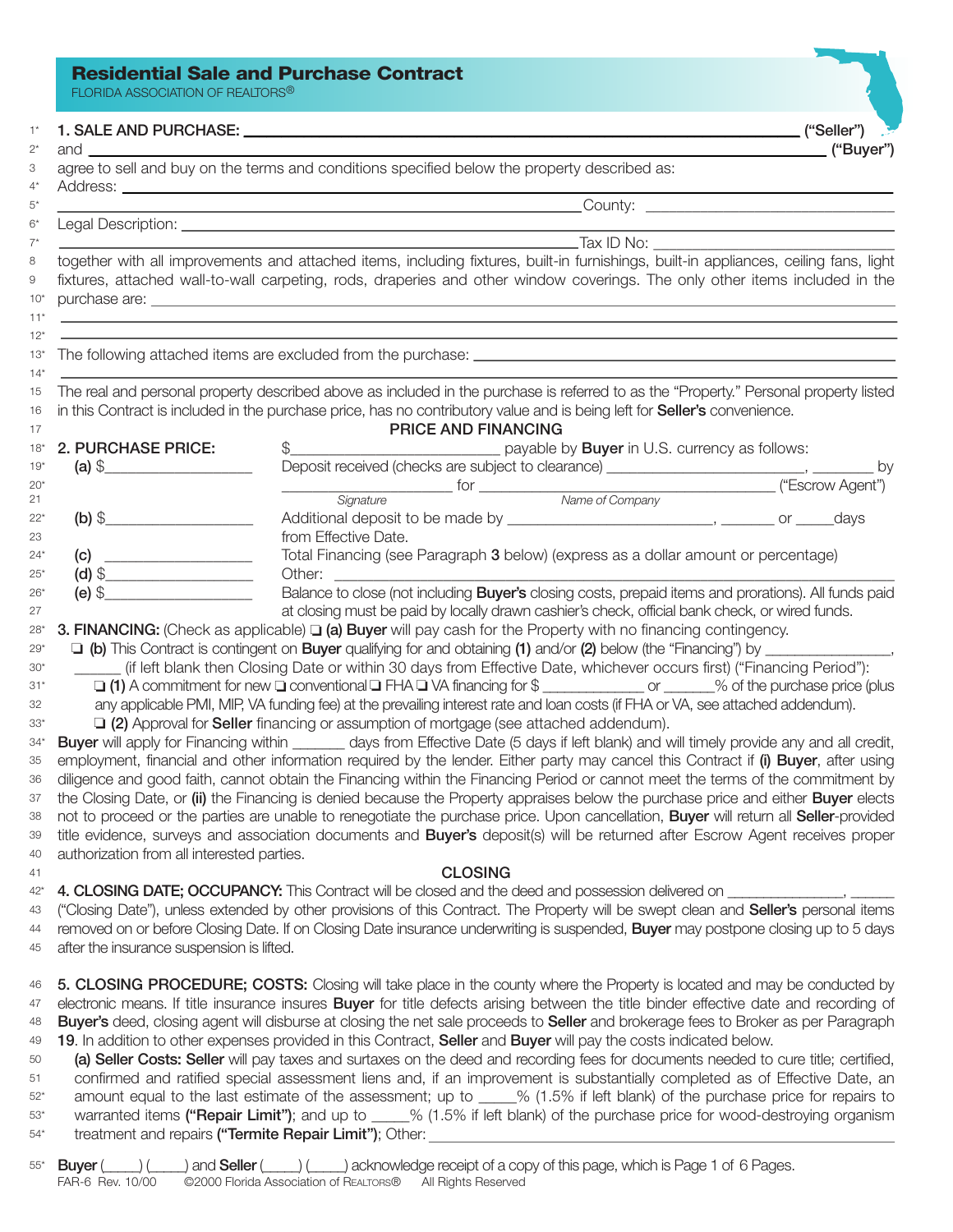- 56 57 58\* **(b) Buyer Costs: Buyer** will pay taxes and recording fees on notes and mortgages; recording fees on the deed and financing statements; loan expenses; pending special assessment liens; lender's title policy; inspections; survey; flood insurance; Other:
- 59 **(c) Title Evidence and Insurance: Check (1) or (2):**

75

- $60*$ 61\* 62 **□ (1) Seller** will provide a Paragraph 10(a)(1) owner's title insurance commitment as title evidence. □ Seller □ Buyer will select the title agent. **□ Seller □ Buyer** will pay for the owner's title policy, search, examination and related charges. Each party will pay its own closing fees.
- 63\*  $64$ 65 **□ (2) Seller** will provide title evidence as specified in Paragraph 10(a)(2). □ Seller □ Buyer will pay for the owner's title policy and select the title agent. **Seller** will pay fees for title searches prior to closing, including tax search and lien search fees, and **Buyer** will pay fees for title searches after closing (if any), title examination fees and closing fees.
- 66 67 68 69 **(d) Prorations:** The following items will be made current (if applicable) and prorated as of the day before Closing Date: real estate taxes, interest, bonds, assessments, association fees, insurance, rents and other current expenses and revenues of the Property. If taxes and assessments for the current year cannot be determined, the previous year's rates will be used with adjustment for exemptions and improvements. **Buyer** is responsible for property tax increases due to change in ownership.
- 70 71 **(e) Tax Withholding: Buyer** and **Seller** will comply with the Foreign Investment in Real Property Tax Act, which may require **Seller** to provide additional cash at closing if **Seller** is a "foreign person" as defined by federal law.
- 72\*
- 73\* 74 **(f) Home Warranty: □ Buyer □ Seller □ N/A** will pay for a home warranty plan issued by \_\_\_\_\_\_\_\_\_\_\_\_\_\_\_\_\_\_\_\_\_\_\_\_\_\_\_\_\_\_\_\_at a cost not to exceed \$ . A home warranty plan provides for repair or replacement of many of a home's mechanical systems and major built-in appliances in the event of breakdown due to normal wear and tear during the agreement period.

# **PROPERTY CONDITION**

- 76\* 77\* **6. INSPECTION PERIODS: Buyer** will complete the inspections referenced in Paragraphs **7** and **8(a)(2)** by \_\_\_\_\_\_\_\_\_\_\_\_\_\_\_\_\_\_\_\_,
- 78\* \_\_\_\_\_\_\_ (within 10 days from Effective Date if left blank) ("Inspection Period"); the wood-destroying organism inspection by \_\_\_\_\_\_\_\_\_\_\_\_\_\_\_\_\_\_\_\_\_\_\_\_\_\_\_\_\_\_\_\_\_\_\_\_\_\_\_\_\_\_\_, \_\_\_\_\_\_\_\_\_\_\_\_ (prior to closing, if left blank); and the walk-through
- 79 inspection on the day before Closing Date or any other time agreeable to the parties.
- 80 81 82 **7. REAL PROPERTY DISCLOSURE: Seller** represents that **Seller** does not know of any facts that materially affect the value of the Property, including violations of governmental laws, rules and regulations, other than those that **Buyer** can readily observe or that are known by or have been disclosed to **Buyer.**
- 83 84 **(a) Energy Efficiency: Buyer** acknowledges receipt of the Florida Building Energy-Efficiency Rating System brochure. If this is a new home, the builder's FL-EPL card is attached as an addendum.
- 85 86 87 88 89 90 **(b) Radon Gas**: Radon is a naturally occurring radioactive gas that, when it has accumulated in a building in sufficient quantities, may present health risks to persons who are exposed to it over time. Levels of radon that exceed federal and state guidelines have been found in buildings in Florida. Additional information regarding radon and radon testing may be obtained from your county public health unit. **Buyer** may, within the Inspection Period, have an appropriately licensed person test the Property for radon. If the radon level exceeds acceptable EPA standards, **Seller** may choose to reduce the radon level to an acceptable EPA level, failing which either party may cancel this Contract.
- 91 92 93 94 95 **(c) Flood Zone: Buyer** is advised to verify by survey, with the lender and with appropriate government agencies which flood zone the Property is in, whether flood insurance is required and what restrictions apply to improving the Property and rebuilding in the event of casualty. If the Property is in a Special Flood Hazard Area or Coastal High Hazard Area **and** the buildings are built below the minimum flood elevation, **Buyer** may cancel this Contract by delivering written notice to **Seller** within 20 days from Effective Date, failing which **Buyer** accepts the existing elevation of the buildings and zone designation of the Property.
- 96 **(d) Homeowners' Association:** If membership in a homeowners' association is mandatory, an association disclosure
- 97 98 summary is attached and incorporated into this Contract. **BUYER SHOULD NOT SIGN THIS CONTRACT UNTIL BUYER HAS RECEIVED AND READ THE DISCLOSURE SUMMARY.**
- 99 100 101 102 103 closing, **Seller** will give **Buyer** a credit at closing for the cost of the repairs **Seller** was obligated to make. **Seller** will assign all 104 **8. MAINTENANCE, INSPECTIONS AND REPAIR: Seller** will keep the Property in the same condition from Effective Date until closing, except for normal wear and tear ("maintenance requirement") and repairs required by this Contract. **Seller** will provide access and utilities for **Buyer's** inspections. **Buyer** will repair all damages to the Property resulting from the inspections and return the Property to its pre-inspection condition. If **Seller** is unable to complete required repairs or treatments prior to assignable repair and treatment contracts to **Buyer** at closing.

#### 105 **(a) Warranty, Inspections and Repair:**

- 106 107 108 109 110 111 112 113 **(1) Warranty: Seller** warrants that non-leased major appliances and heating, cooling, mechanical, electrical, security, sprinkler, septic and plumbing systems, seawall, dock and pool equipment, if any, are and will be maintained in working condition until closing; that the structures (including roofs) and pool, if any, are structurally sound and watertight; and that any open permits for the Property have been closed out and final inspections will be obtained before the Closing Date. **Seller** does not warrant and is not required to repair cosmetic conditions, unless the cosmetic condition resulted from a defect in a warranted item. **Seller** is not obligated to bring any item into compliance with existing building code regulations unless necessary to repair a warranted item. "Working condition" means operating in the manner in which the item was designed to operate and "cosmetic conditions" means aesthetic imperfections that do not affect the
- 114\* **Buyer** ( **Buyer** (\_\_\_\_\_) (\_\_\_\_\_) and **Seller** (\_\_\_\_\_) (\_\_\_\_\_) acknowledge receipt of a copy of this page, which is Page 2 of 6 Pages. FAR-6 Rev. 10/00 ©2000 Florida Association of REALTORS® All Rights Reserved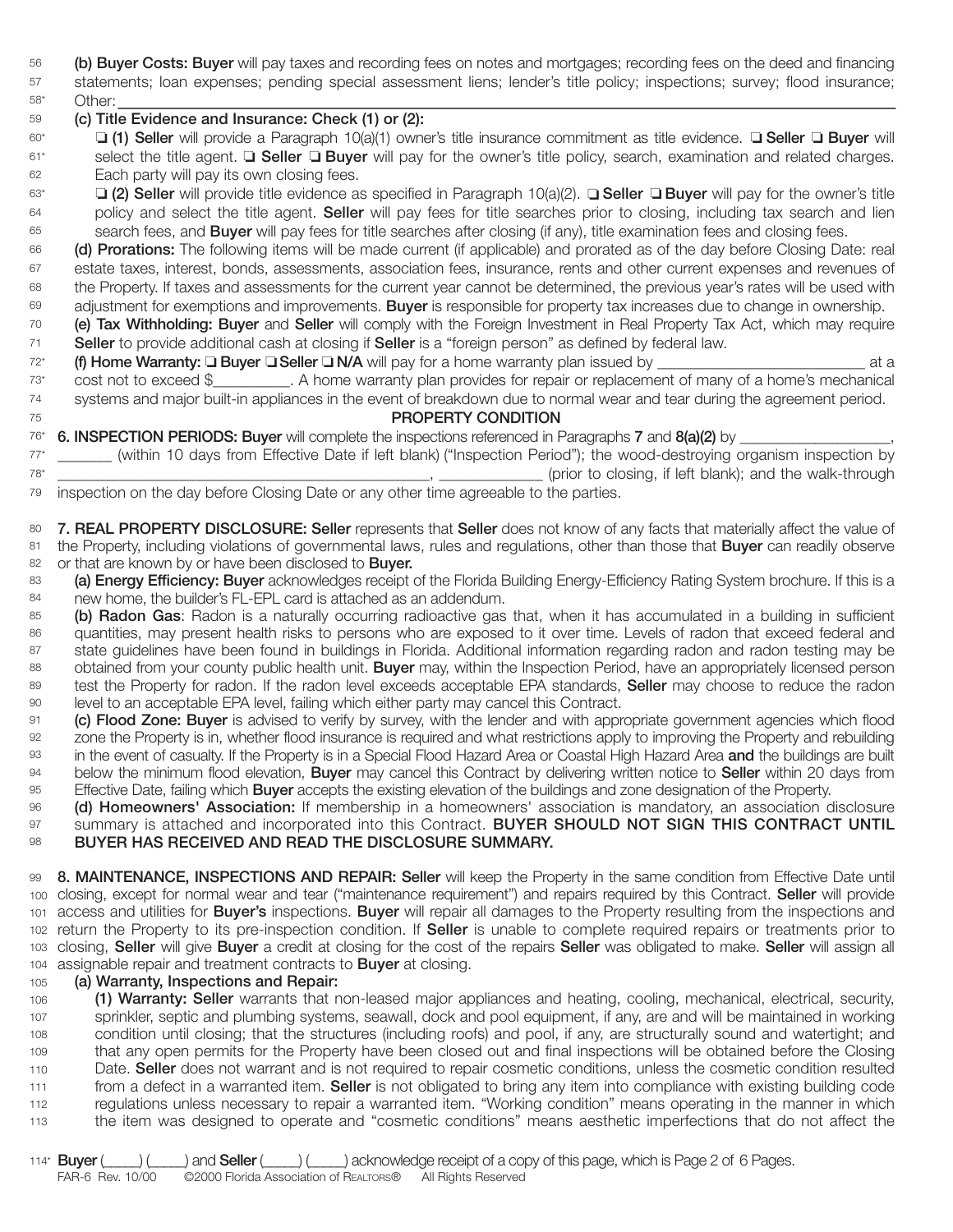115 116 117 118 working condition of the item, including pitted marcite; missing or torn screens other than missing pool cage or screen room screens; fogged windows; tears, worn spots and discoloration of floor coverings/wallpapers/window treatments; nail holes, scratches, dents, scrapes, chips and caulking in bathroom ceiling/walls/flooring/tile/fixtures/mirrors; and minor cracks in floor tiles/windows/driveways/sidewalks/pool decks/garage and patio floors.

119 120 121 122 123 124 **(2) Professional Inspection: Buyer** may have warranted items inspected by a person who specializes in and holds an occupational license (if required by law) to conduct home inspections or who holds a Florida license to repair and maintain the items inspected ("professional inspector"). **Buyer** must, within 5 days from the end of the Inspection Period, deliver written notice of any items that are not in the condition warranted and a copy of the inspector's written report, if any, to **Seller**. If **Buyer** fails to deliver timely written notice, **Buyer** waives **Seller's** warranty and accepts the items listed in subparagraph (a) in their "as is" conditions, except that **Seller** must meet the maintenance requirement.

125 126 127 128 129 130 131 132 133 **(3) Repair: Seller** is obligated only to make repairs necessary to bring warranted items into the condition warranted, up to the Repair Limit. **Seller** may, within 5 days from receipt of **Buyer's** notice of items that are not in the condition warranted, have a second inspection made by a professional inspector and will report repair estimates to **Buyer.** If the first and second inspection reports differ and the parties cannot resolve the differences, **Buyer** and **Seller** together will choose, and equally split the cost of, a third inspector, whose written report will be binding on the parties. If the cost to repair warranted items equals or is less than the Repair Limit, **Seller** will have the repairs made in a workmanlike manner by an appropriately licensed person. If the cost to repair warranted items exceeds the Repair Limit, either party may cancel this Contract unless either party pays the excess or **Buyer** designates which repairs to make at a total cost to **Seller** not exceeding the Repair Limit and accepts the balance of the Property in its "as is" condition.

134 135 136 137 138 139 140 141 142 143 144 145 146 **(b) Wood-Destroying Organisms:** "Wood-destroying organism" means arthropod or plant life, including termites, powder-post beetles, oldhouse borers and wood-decaying fungi, that damages or infests seasoned wood in a structure, excluding fences. **Buyer** may, at **Buyer's** expense and prior to closing, have the Property inspected by a Florida-licensed pest control business to determine the existence of past or present wood-destroying organism infestation and damage caused by infestation. If the inspector finds evidence of infestation or damage, **Buyer** will deliver a copy of the inspector's written report to **Seller** within 5 days from the date of the inspection. **Seller** is not obligated to treat the Property if all the following apply (i) there is no visible live infestation, (ii) the Property has previously been treated, and (iii) **Seller** transfers a current full treatment warranty to **Buyer** at closing. Otherwise, **Seller** will have 5 days from receipt of the inspector's report to have reported damage estimated by a licensed building or general contractor and corrective treatment estimated by a licensed pest control business. **Seller** will have treatments and repairs made by an appropriately licensed person at **Seller's** expense up to the Termite Repair Limit. If the cost to treat and repair the Property exceeds the Termite Repair Limit, either party may pay the excess, failing which either party may cancel this Contract. If **Buyer** fails to timely deliver the inspector's written report, **Buyer** accepts the Property "as is" with regard to wood-destroying organism infestation and damage, subject to the maintenance requirement.

147 148 149 **(c) Walk-through Inspection: Buyer** may walk through the Property solely to verify that **Seller** has made repairs required by this Contract and has met contractual obligations. No other issues may be raised as a result of the walk-through inspection. If **Buyer** fails to conduct this inspection, **Seller's** repair and maintenance obligations will be deemed fulfilled.

150 151 152 153 154 **9. RISK OF LOSS:** If any portion of the Property is damaged by fire or other casualty before closing and can be restored within 45 days from the Closing Date to substantially the same condition as it was on Effective Date, **Seller** will, at **Seller's** expense, restore the Property and the Closing Date will be extended accordingly. If the restoration cannot be completed in time, **Buyer**  may accept the Property "as is" with **Seller** assigning the insurance proceeds for the Property to **Buyer** at closing, failing which either party may cancel this Contract.

# **TITLE**

156 157 **10. TITLE: Seller** will convey marketable title to the Property by statutory warranty deed or trustee, personal representative or guardian deed as appropriate to **Seller's** status.

155

158 159 160 161 162 163 164 **(a) Title Evidence:** Title evidence will show legal access to the Property and marketable title of record in **Seller** in accordance with current title standards adopted by the Florida Bar, subject only to the following title exceptions, none of which prevent residential use of the Property: covenants, easements and restrictions of record; matters of plat; existing zoning and government regulations; oil, gas and mineral rights of record if there is no right of entry; current taxes; mortgages that **Buyer** will assume; and encumbrances that **Seller** will discharge at or before closing. **Seller** will, prior to closing, deliver to **Buyer Seller's** choice of one of the following types of title evidence, which must be generally accepted in the county where the Property is located (specify in Paragraph **5(c)** the selected type). **Seller** will use option (1) in Palm Beach County and option (2) in Miami-Dade County.

165 166 **(1) A title insurance commitment** issued by a Florida-licensed title insurer in the amount of the purchase price and subject only to title exceptions set forth in this Contract.

167 168 169 170 171 172 173 174 175 176 **(2) An existing abstract of title** from a reputable and existing abstract firm (if firm is not existing, then abstract must be certified as correct by an existing firm) purporting to be an accurate synopsis of the instruments affecting title to the Property recorded in the public records of the county where the Property is located and certified to Effective Date. However, if such an abstract is not available to **Seller,** then a **prior owner's title policy** acceptable to the proposed insurer as a base for reissuance of coverage. **Seller** will pay for copies of all policy exceptions and an update in a format acceptable to **Buyer's** closing agent from the policy effective date and certified to **Buyer** or **Buyer's** closing agent, together with copies of all documents recited in the prior policy and in the update. If a prior policy is not available to Seller then (1) above will be the title evidence. Title evidence will be delivered no later than 10 days before Closing Date. **(b) Title Examination: Buyer** will examine the title evidence and deliver written notice to **Seller,** within 5 days from receipt of title evidence but no later than closing, of any defects that make the title unmarketable. **Seller** will have 30 days from

177\* **Buver** ( **Buyer** (\_\_\_\_\_) (\_\_\_\_\_) and **Seller** (\_\_\_\_\_) (\_\_\_\_\_) acknowledge receipt of a copy of this page, which is Page 3 of 6 Pages. FAR-6 Rev. 10/00 ©2000 Florida Association of REALTORS® All Rights Reserved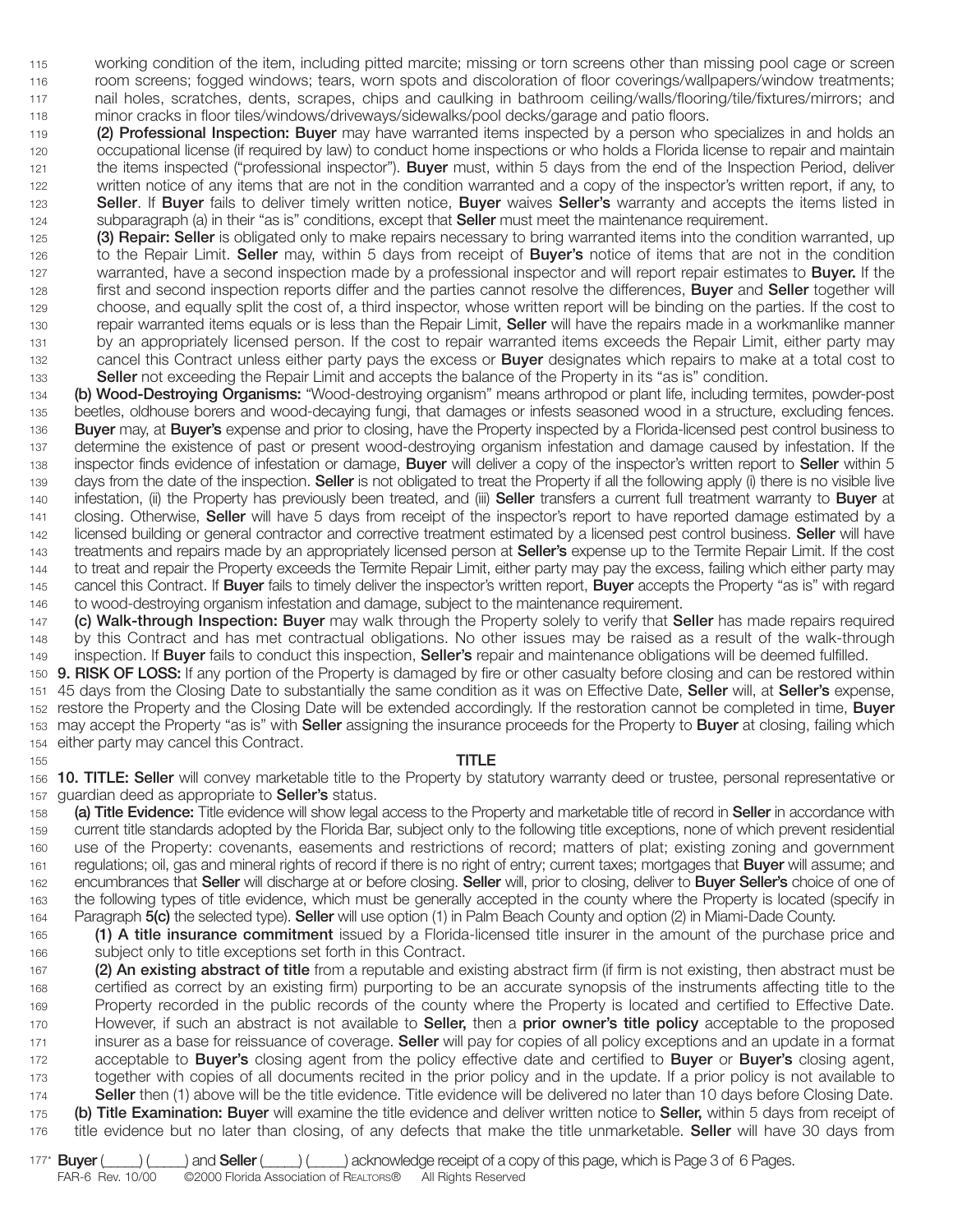178 179 180 181 182 receipt of **Buyer's** notice of defects ("Curative Period") to cure the defects at **Seller's** expense. If **Seller** cures the defects within the Curative Period, **Seller** will deliver written notice to **Buyer** and the parties will close the transaction on Closing Date or within 10 days from **Buyer's** receipt of **Seller's** notice if Closing Date has passed. If **Seller** is unable to cure the defects within the Curative Period, **Seller** will deliver written notice to **Buyer** and **Buyer** will, within 10 days from receipt of **Seller's** notice, either cancel this Contract or accept title with existing defects and close the transaction.

183 184 185 186 **(c) Survey: Buyer** may, prior to Closing Date and at **Buyer's** expense, have the Property surveyed and deliver written notice to **Seller,** within 5 days from receipt of survey but no later than closing, of any encroachments on the Property, encroachments by the Property's improvements on other lands or deed restriction or zoning violations. Any such encroachment or violation will be treated in the same manner as a title defect and **Buyer's** and **Seller's** obligations will be determined in accordance with subparagraph **(b)** 

187 188 above. If any part of the Property lies seaward of the coastal construction control line, **Seller** will provide **Buyer** with an affidavit or survey as required by law delineating the line's location on the property, unless **Buyer** waives this requirement in writing.

189

### **MISCELLANEOUS**

190 191 192 193 194 **11. EFFECTIVE DATE; TIME:** The "Effective Date" of this Contract is the date on which the last of the parties initials or signs the latest offer. **Time is of the essence for all provisions of this Contract.** All time periods will be computed in business days (a "business day" is every calendar day except Saturday, Sunday and national legal holidays). If any deadline falls on a Saturday, Sunday or national legal holiday, performance will be due the next business day. All time periods will end at 5:00 p.m. local time (meaning in the county where the Property is located) of the appropriate day.

195 196 197 **12. NOTICES:** All notices will be made to the parties and Broker by mail, personal delivery or electronic media. **Buyer's failure to deliver timely written notice to Seller, when such notice is required by this Contract, regarding any contingencies will render that contingency null and void and the Contract will be construed as if the contingency did not exist.** 

198 199 200 201 202 203 204 **13. COMPLETE AGREEMENT:** This Contract is the entire agreement between **Buyer** and **Seller. Except for brokerage agreements, no prior or present agreements will bind Buyer, Seller or Broker unless incorporated into this Contract.**  Modifications of this Contract will not be binding unless in writing, signed and delivered by the party to be bound. Signatures, initials, documents referenced in this Contract, counterparts and written modifications communicated electronically or on paper will be acceptable for all purposes, including delivery, and will be binding. Handwritten or typewritten terms inserted in or attached to this Contract prevail over preprinted terms. If any provision of this Contract is or becomes invalid or unenforceable, all remaining provisions will continue to be fully effective. This Contract will not be recorded in any public records.

205 206 207 **14. ASSIGNABILITY; PERSONS BOUND: Buyer** may **not** assign this Contract without **Seller's** written consent. The terms "**Buyer**," "**Seller**," and "Broker" may be singular or plural. This Contract is binding on the heirs, administrators, executors, personal representatives and assigns (if permitted) of **Buyer**, **Seller** and Broker.

208

# **DEFAULT AND DISPUTE RESOLUTION**

209 210 211 212 213 214 215 **15. DEFAULT: (a) Seller Default:** If for any reason other than failure of **Seller** to make **Seller's** title marketable after diligent effort, **Seller**  fails, refuses or neglects to perform this Contract, **Buyer** may choose to receive a return of **Buyer's** deposit without waiving the right to seek damages or to seek specific performance as per Paragraph **16**. **Seller** will also be liable to Broker for the full amount of the brokerage fee. **(b) Buyer Default:** If **Buyer** fails to perform this Contract within the time specified, including timely payment of all deposits, **Seller** may choose to retain and collect all deposits paid and agreed to be paid as liquidated damages or to seek specific performance as per Paragraph **16**; and Broker will, upon demand, receive 50% of all deposits paid and agreed to be paid (to be split equally among cooperating brokers) up to the full amount of the brokerage fee.

216 217 **16. DISPUTE RESOLUTION:** This Contract will be construed under Florida law. All controversies, claims and other matters in question arising out of or relating to this transaction or this Contract or its breach will be settled as follows:

218 219 220 221 **(a) Disputes concerning entitlement to deposits made and agreed to be made: Buyer and Seller will have 30 days from the** date conflicting demands are made to attempt to resolve the dispute through **mediation**. If that fails, Escrow Agent will submit the dispute, if so required by Florida law, to Escrow Agent's choice of arbitration, a Florida court or the Florida Real Estate Commission. **Buyer** and **Seller** will be bound by any resulting settlement or order.

222 223 224 225 226 227 228 229 **(b) All other disputes: Buyer** and **Seller** will have 30 days from the date a dispute arises between them to attempt to resolve the matter through mediation, failing which the parties will resolve the dispute through neutral binding **arbitration**  in the county where the Property is located. The arbitrator may not alter the Contract terms or award any remedy not provided for in this Contract. The award will be based on the greater weight of the evidence and will state findings of fact and the contractual authority on which it is based. If the parties agree to use discovery, it will be in accordance with the Florida Rules of Civil Procedure and the arbitrator will resolve all discovery-related disputes. Any disputes with a real estate licensee named in Paragraph **19** will be submitted to arbitration only if the licensee's broker consents in writing to become a party to the proceeding. This clause will survive closing.

230 231 232 233 234 235 **(c) Mediation and Arbitration; Expenses:** "Mediation" is a process in which parties attempt to resolve a dispute by submitting it to an impartial mediator who facilitates the resolution of the dispute but who is not empowered to impose a settlement on the parties. Mediation will be in accordance with the rules of the American Arbitration Association ("AAA") or other mediator agreed on by the parties. The parties will equally divide the mediation fee, if any. "Arbitration" is a process in which the parties resolve a dispute by a hearing before a neutral person who decides the matter and whose decision is binding on the parties. Arbitration will be in accordance with the rules of the AAA or other arbitrator agreed on by the

236\* Buyer ( **Buyer** (\_\_\_\_\_) (\_\_\_\_\_) and **Seller** (\_\_\_\_\_) (\_\_\_\_\_) acknowledge receipt of a copy of this page, which is Page 4 of 6 Pages. FAR-6 Rev. 10/00 ©2000 Florida Association of REALTORS® All Rights Reserved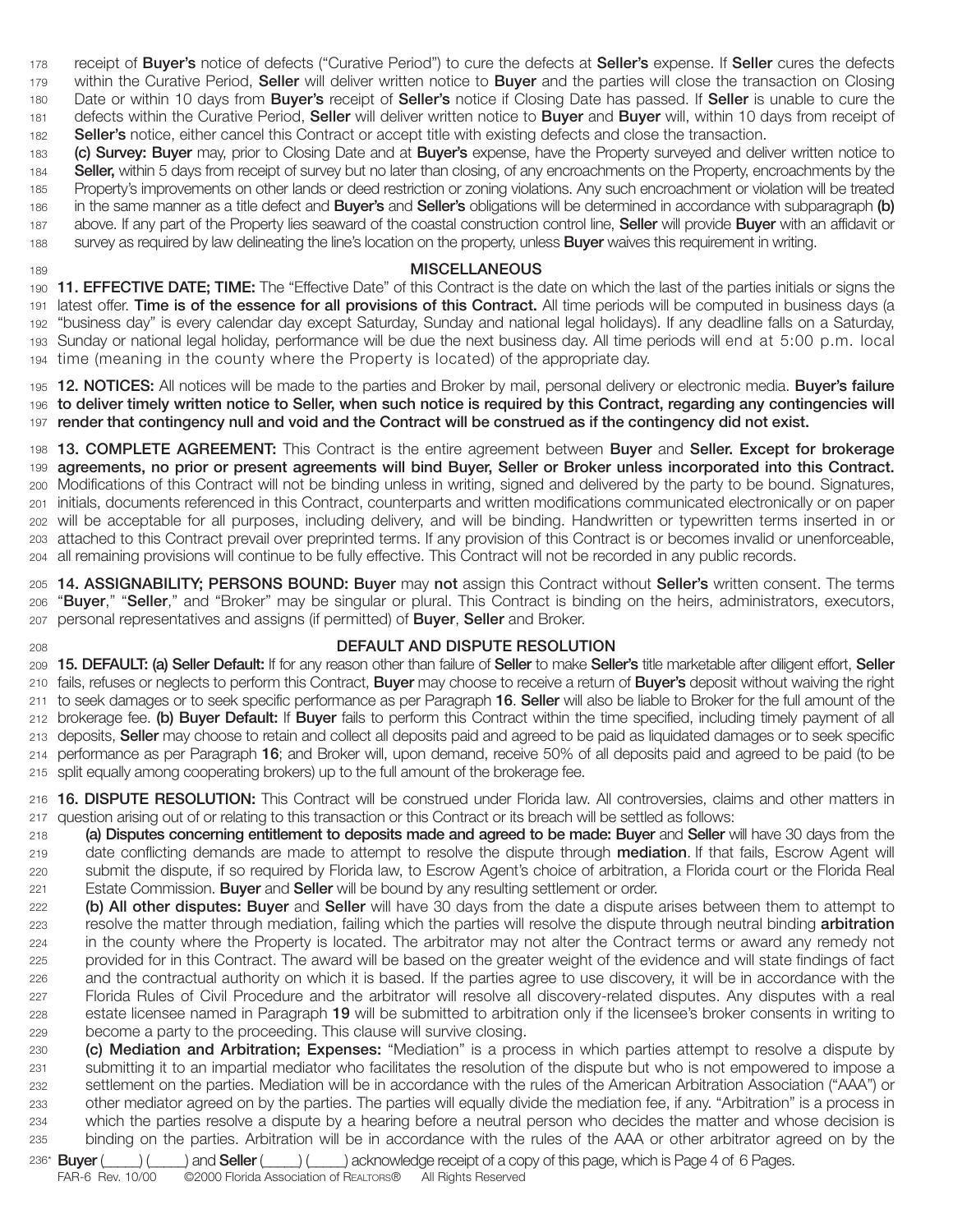- 237
- 238
- 239

# **ESCROW AGENT AND BROKER**

split the arbitrators' fees and administrative fees of arbitration.

parties. Each party to any arbitration will pay its own fees, costs and expenses, including attorneys' fees, and will equally

240 241 242 243 244 245 246 **17. ESCROW AGENT**: **Buyer** and **Seller** authorize Escrow Agent to receive, deposit and hold funds and other items in escrow and, subject to clearance, disburse them upon proper authorization and in accordance with the terms of this Contract, including disbursing brokerage fees. The parties agree that Escrow Agent will not be liable to any person for misdelivery of escrowed items to **Buyer** or **Seller**, unless the misdelivery is due to Escrow Agent's willful breach of this Contract or gross negligence. If Escrow Agent interpleads the subject matter of the escrow, Escrow Agent will pay the filing fees and costs from the deposit and will recover reasonable attorneys' fees and costs to be paid from the escrowed funds or equivalent and charged and awarded as court costs in favor of the prevailing party. All claims against Escrow Agent will be arbitrated, so long as Escrow Agent consents to arbitrate.

247 248 249 250 251 252 253 254 255 256 257 258 259 260 261 262 **18. PROFESSIONAL ADVICE; BROKER LIABILITY:** Broker advises **Buyer** and **Seller** to verify all facts and representations that are important to them and to consult an appropriate professional for legal advice (for example, interpreting contracts, determining the effect of laws on the Property and transaction, status of title, foreign investor reporting requirements, etc.) and for tax, property condition, environmental and other specialized advice. **Buyer** acknowledges that Broker does not reside in the Property and that all representations (oral, written or otherwise) by Broker are based on **Seller** representations or public records unless Broker indicates personal verification of the representation. **Buyer agrees to rely solely on Seller, professional inspectors and governmental agencies for verification of the Property condition, square footage and facts that materially affect Property value. Buyer** and **Seller** respectively will pay all costs and expenses, including reasonable attorneys' fees at all levels, incurred by Broker and Broker's officers, directors, agents and employees in connection with or arising from **Buyer's** or **Seller's** misstatement or failure to perform contractual obligations. **Buyer** and **Seller** hold harmless and release Broker and Broker's officers, directors, agents and employees from all liability for loss or damage based on **(1) Buyer's** or **Seller's** misstatement or failure to perform contractual obligations; **(2)** Broker's performance, at **Buyer's** and/or **Seller's** request, of any task beyond the scope of services regulated by Chapter 475, F.S., as amended, including Broker's referral, recommendation or retention of any vendor; **(3)** products or services provided by any vendor; and **(4)** expenses incurred by any vendor. **Buyer** and **Seller** each assume full responsibility for selecting and compensating their respective vendors. This paragraph will not relieve Broker of statutory obligations. For purposes of this paragraph, Broker will be treated as a party to this Contract. This paragraph will survive closing.

263 264 265 266 267 268\* **19. BROKERS**: The licensee(s) and brokerage(s) named below are collectively referred to as "Broker." **Seller** and **Buyer**  acknowledge that the brokerage(s) named below are the procuring cause of this transaction. **Instruction to Closing Agent: Seller**  and **Buyer** direct closing agent to disburse at closing the full amount of the brokerage fees as specified in separate brokerage agreements with the parties and cooperative agreements between the brokers, unless Broker has retained such fees from the escrowed funds. In the absence of such brokerage agreements, closing agent will disburse brokerage fees as indicated below*.* 

| 268*   |                                        |                                                                                                                                           |                                                                                   |                               |
|--------|----------------------------------------|-------------------------------------------------------------------------------------------------------------------------------------------|-----------------------------------------------------------------------------------|-------------------------------|
| 269    | Real Estate Licensee                   |                                                                                                                                           | Real Estate Licensee                                                              |                               |
| $270*$ |                                        |                                                                                                                                           |                                                                                   |                               |
|        |                                        | 271* Broker / Brokerage fee: (\$ or % of Purchase Price) ________________________                                                         | Broker / Brokerage fee: $$$ or % of Purchase Price) _____________________________ |                               |
| $272*$ |                                        |                                                                                                                                           |                                                                                   |                               |
|        |                                        |                                                                                                                                           |                                                                                   |                               |
| 273    |                                        |                                                                                                                                           | ADDENDA AND ADDITIONAL TERMS                                                      |                               |
|        |                                        | 274 <b>20. ADDENDA:</b> The following additional terms are included in addenda and incorporated into this Contract (check if applicable): |                                                                                   |                               |
|        | $275^*$ $\Box$ A. Condo. Assn.         | <b>G.</b> New Mort. Rates                                                                                                                 | <b>La M. Housing Older Persons</b>                                                | □ S. Sale of Buyer's Property |
|        | 276* □ B. Homeowners' Assn.            | $\Box$ H. As Is w/Right to Inspect                                                                                                        | $\Box$ N. Unimproved/Ag. Prop.                                                    | $\Box$ T. Rezoning            |
|        | 277 <sup>*</sup> □ C. Seller Financing | □ I. Self-Inspections                                                                                                                     | O. Interest-Bearing Account                                                       | $\Box$ U. Assignment          |
|        | 278* <b>D. Mort. Assumption</b>        | <b>J.</b> Insulation Disclosure                                                                                                           | <b>D</b> P. Back-up Contract                                                      | V. Prop. Disclosure Stmt.     |
|        | 279* $\Box$ E. FHA Financing           | □ K. Pre-1978 Housing Stmt. (LBP) □ Q. Broker - Pers. Int. in Prop.                                                                       |                                                                                   | $\Box$ Other                  |

**□** R. Rentals

\_\_\_\_\_\_\_\_\_\_\_\_\_\_\_\_\_\_

❏

 $280^*$   $\Box$  F. VA Financing  $\Box$ 

### 281\* **21. ADDITIONAL TERMS:**

| 282*                      |                       |                                                                         |
|---------------------------|-----------------------|-------------------------------------------------------------------------|
| $283*$                    |                       |                                                                         |
| $284*$                    |                       |                                                                         |
| $285*$                    |                       |                                                                         |
| 286*                      |                       |                                                                         |
| $287*$                    |                       |                                                                         |
| 288*                      |                       |                                                                         |
| 289*                      |                       |                                                                         |
| 290*                      |                       |                                                                         |
|                           |                       |                                                                         |
| $291*$ <b>Ruvor</b> $($ 1 | $\log 2$ and Collor ( | ) acknowledge meaint of a copy of this page, which is Page 5 of 6 Pages |

**E.** L. Flood Insurance Regd.